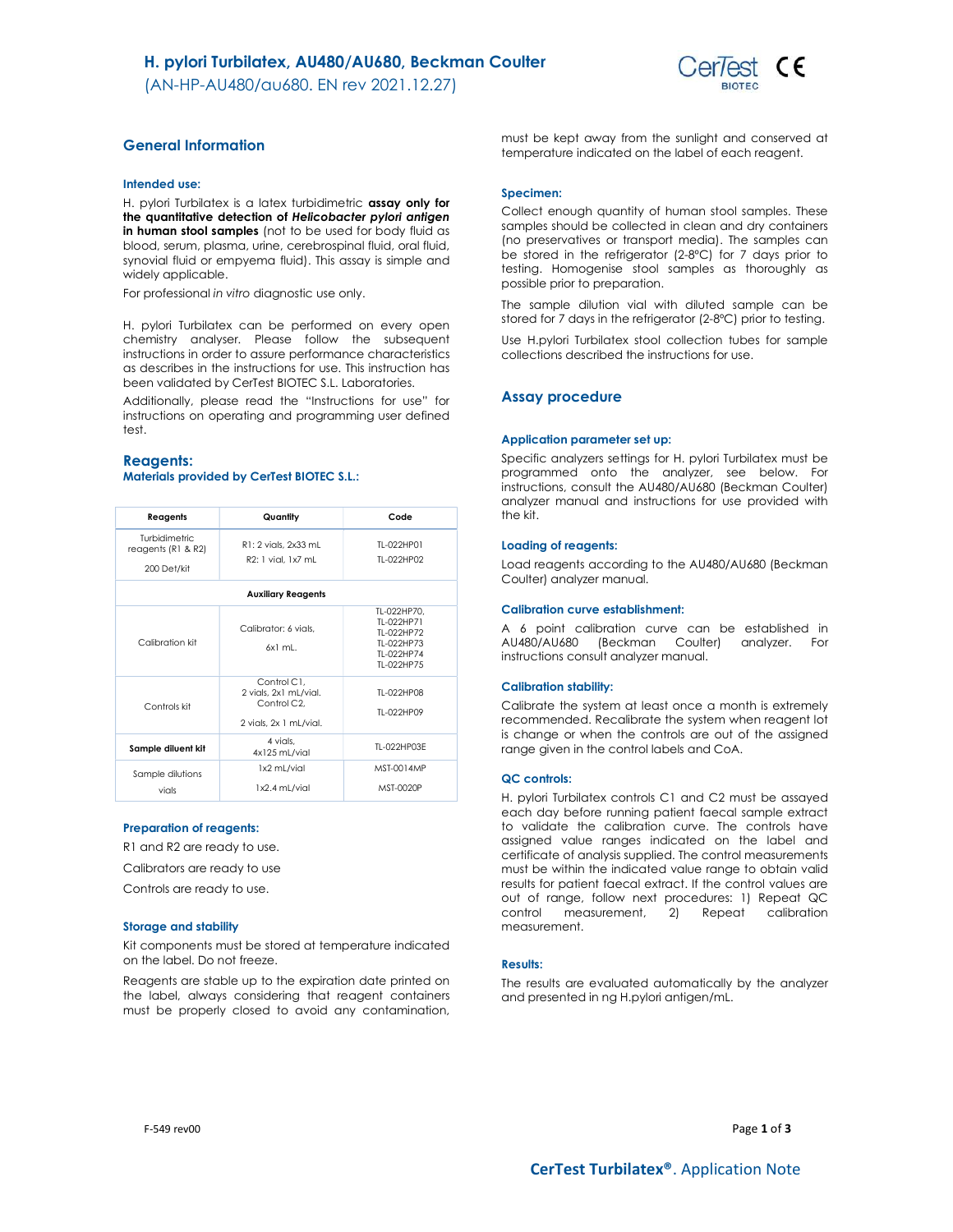## H. pylori Turbilatex, AU480/AU680, Beckman Coulter

(AN-HP-AU480/au680. EN rev 2021.12.27)



## Performance characteristics

The following results have been obtained during the validation of H.pylori Turbilatex on the AU480/AU680 (Beckman Coulter) analyzer.

## Linearity:

H. pylori Turbilatex on AU480/AU680 (Beckman Coulter) analyzer using calibrator kit is linear in the calibration range of 0-40 ng H.pylori antigen/mL.



## Measuring range:

H.pylori Turbilatex assay measuring range is 0.8-40 ng H.pylori antigen/ml on the AU480/AU680 (Beckman Coulter) analyser. Samples higher concentrated than 40 ng H.pylori antigen/mL of stool must be diluted for proper quantification by the user, using additional sample buffer.

#### Prozone effect

Using the reported parameters, no prozone effect (hook effect) was observed up to 0.2 mg H. pylori antigen/mL of stool. Samples with H. pylori antigen concentration of 0.2 mg H. pylori antigen/mL give a typical positive result >40 ng H.pylori antigen/mL.

#### Detection limit

Limit of detection (LOD): 0.8 ng H. pylori antigen/ml. The lower limit of detection of H. pylori Turbilatex was determined on 20 samples and 2 sample replicates as the mean value + 2xSD.

Limit of quantification (LOQ): 1 ng H. pylori antigen/mL. The lower limit of quantification is defined as the lowest actual amount of analysis that can be reliably detected; imprecision is < 20% as CV% on the AU480/AU680 (Beckman Coulter) analyzer.

Precision

H. pylori Turbilatex was tested with three different controls levels.

|              | Low            | Medium          | High            |
|--------------|----------------|-----------------|-----------------|
|              | $(1 \nmid mL)$ | $(10 \nmid mL)$ | $(40 \nmid mL)$ |
| N            | 20             | 20              | 20              |
| Mean (ng/ml) | 1.08           | 10.23           | 39.76           |
| SD (ng/ml)   | 0.12           | 0.79            | 2.01            |
| CV (%)       | 11             | 8               | 5               |

## Method comparison

Results obtained with H. pylori Turbilatex on the AU480/AU680 (Beckman Coulter) analyzer were compared with an immunochromatographic test (CerTest H. pylori, CerTest). The results were as follows:

|                                             | Sensitivity | Specificity |
|---------------------------------------------|-------------|-------------|
| H. pylori Turbilatexys<br>CerTest H. pylori | 86.5%       | >98%        |

## Shipping damage

Please notify your distributor, it this product was received damaged.

# Symbols key

| <b>IVD</b>    | For in vitro diagnostic use only     |      | Keep dry               |
|---------------|--------------------------------------|------|------------------------|
| ļi            | Consult instructions for use         |      | Temperature limitation |
| <b>REF</b>    | Catalogue number                     | LOT  | Lot number             |
|               | Use by                               | لفقة | Manufacturer           |
| $\Sigma$<br>n | Contains sufficient for <n> test</n> | DIL  | Sample diluent         |
|               | Keep out of the sunlight             |      |                        |

# **Manufacturer**

## CERTEST BIOTEC S.L.

Pol. Industrial Río Gállego II,Calle J, Nº 1, 50840, San Mateo de Gállego, Zaragoza (SPAIN) www.certest.es

## **NOTES**

Please refer to the instruction for use for the detailed information about the test on the following: Synthesis; Principle; Precautions; Reagents; Specimen collection and preparation; Interpretation of results and limitations.